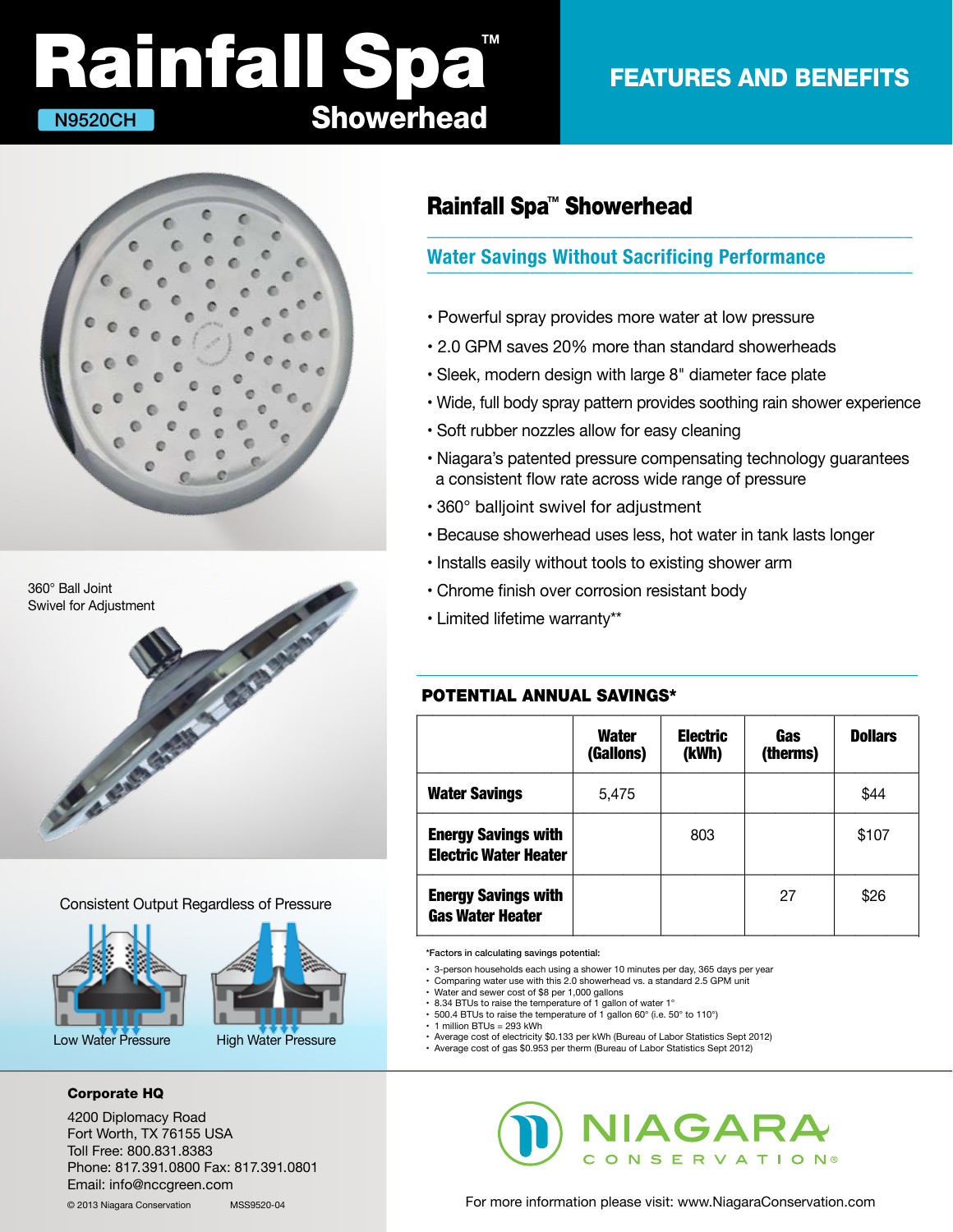# **Showerhead** Rainfall Spa<sup>®</sup> N9520CH

### SPECIFICATIONS



| <b>Overall Dimensions</b> | Width 8.0" Height 8.0" Depth 1.94"                                                                   |
|---------------------------|------------------------------------------------------------------------------------------------------|
| <b>Materials</b>          | Body: Chrome plated ABS durable plastic                                                              |
| <b>Threads</b>            | Inlet size: 1/2-14 NPSM female straight pipe thread                                                  |
| <b>Certifications</b>     | Watersense labeled - Max. flow rate: 2.0 GPM<br>(7.6 LPM); Min. flow rate @ 45psi: 1.5 GPM (5.7 LPM) |



#### Consistent Flow Rate Across Wide Range of Pressure



\*\*WARRANTY FOR SHOWERHEADS PURCHASED AT RETAIL:

Limited Lifetime Warranty for showerheads purchased at retail for as long as the original purchaser owns the product. Niagara will replace any part that, in our opinion has proved defective, provided it has not been abused, misused, altered or damaged after its purchase. For complete product warranty details, call Niagara Conservation at 1-800-831-0800.

WARRANTY FOR SHOWERHEADS OBTAINED THROUGH WHOLESALE, MUNICIPALITIES, UTILITIES OR OTHER COMMERCIAL CHANNELS: 10-year Limited Warranty to the purchaser from the date of purchase. Niagara will replace any part that, in our opinion has proved defective, provided it has not been abused, misused, altered or damaged after its purchase. For complete product warranty details, call Niagara Conservation at 1-800-831-0800.

#### Corporate HQ

4200 Diplomacy Road Fort Worth, TX 76155 USA Toll Free: 800.831.8383 Phone: 817.391.0800 Fax: 817.391.0801 Email: info@nccgreen.com

© 2013 Niagara Conservation MSS9520-04



For more information please visit: www.NiagaraConservation.com